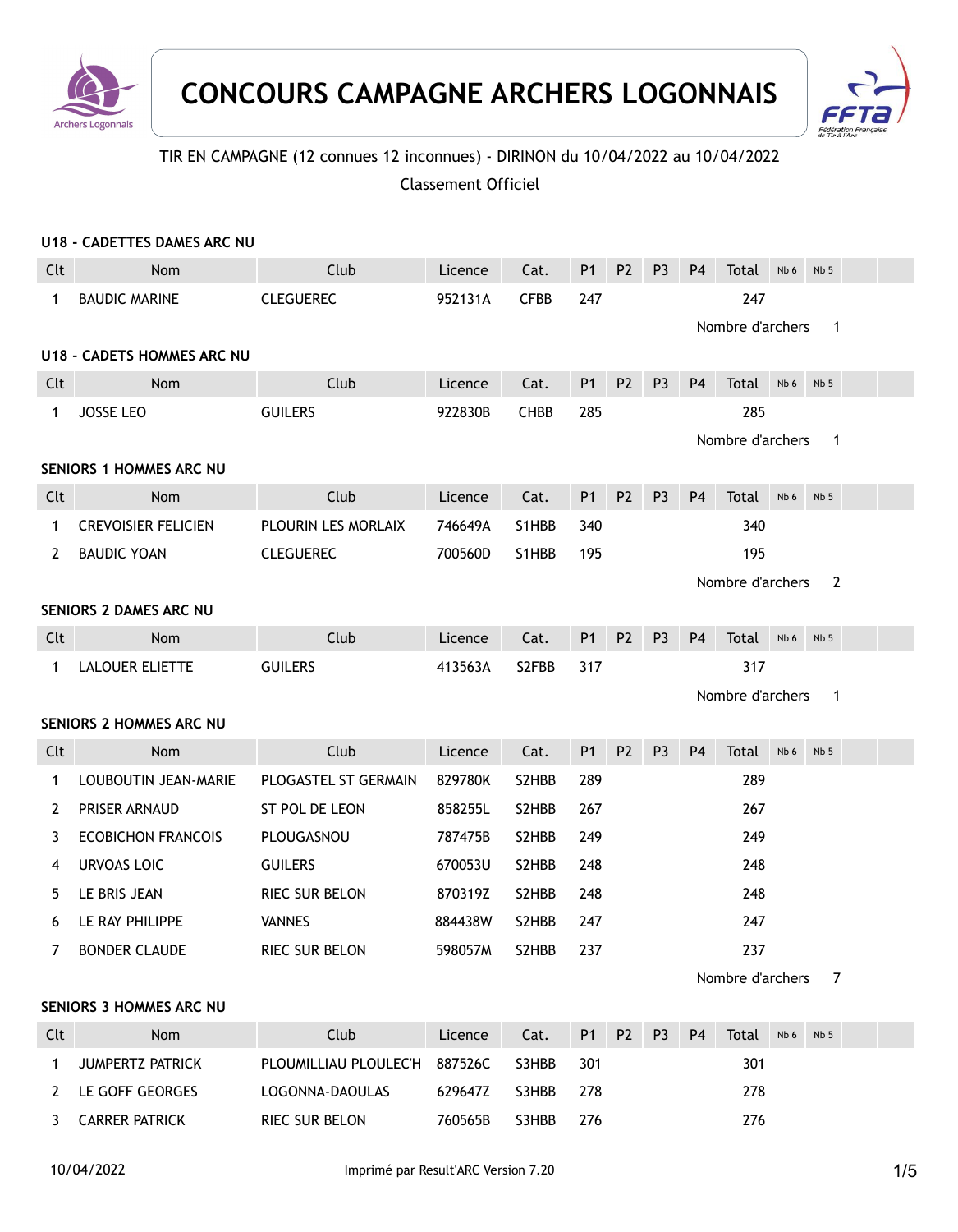| 4           | LE GALL JACQUES                       | <b>GUILERS</b>        | 805548W | S3HBB              | 240            |                |                |                | 240              |      |                 |  |
|-------------|---------------------------------------|-----------------------|---------|--------------------|----------------|----------------|----------------|----------------|------------------|------|-----------------|--|
| 5.          | <b>FUR JEAN-FRANCOIS</b>              | RIEC SUR BELON        | 873585Z | S3HBB              | 207            |                |                |                | 207              |      |                 |  |
|             |                                       |                       |         |                    |                |                |                |                | Nombre d'archers |      | 5               |  |
|             | <b>SENIORS 1 HOMMES ARC A POULIES</b> |                       |         |                    |                |                |                |                |                  |      |                 |  |
| Clt         | Nom                                   | Club                  | Licence | Cat.               | P <sub>1</sub> | P <sub>2</sub> | P <sub>3</sub> | P <sub>4</sub> | Total            | Nb 6 | Nb <sub>5</sub> |  |
| 1           | LE BAUT LUCAS                         | LOGONNA-DAOULAS       | 609586U | S1HCO              | 396            |                |                |                | 396              |      |                 |  |
| 2           | <b>LEBRE ANTHONY</b>                  | RIEC SUR BELON        | 748447E | S1HCO              | 336            |                |                |                | 336              |      |                 |  |
| 3           | DELOUP ALEXANDRE                      | VEZIN LE COQUET       | 615426S | S1HCO              | 323            |                |                |                | 323              |      |                 |  |
|             |                                       |                       |         |                    |                |                |                |                | Nombre d'archers |      | 3               |  |
|             | <b>SENIORS 2 DAMES ARC A POULIES</b>  |                       |         |                    |                |                |                |                |                  |      |                 |  |
| Clt         | <b>Nom</b>                            | Club                  | Licence | Cat.               | <b>P1</b>      | P <sub>2</sub> | P <sub>3</sub> | P <sub>4</sub> | Total            | Nb 6 | Nb <sub>5</sub> |  |
| 1           | VANDERCAMERE LAURENCE GUILERS         |                       | 615370F | S <sub>2</sub> FCO | 321            |                |                |                | 321              |      |                 |  |
|             |                                       |                       |         |                    |                |                |                |                | Nombre d'archers |      | 1               |  |
|             | <b>SENIORS 2 HOMMES ARC A POULIES</b> |                       |         |                    |                |                |                |                |                  |      |                 |  |
| Clt         | <b>Nom</b>                            | Club                  | Licence | Cat.               | P <sub>1</sub> | P <sub>2</sub> | P <sub>3</sub> | P <sub>4</sub> | Total            | Nb 6 | Nb <sub>5</sub> |  |
| 1           | NECTOUX CEDRIC                        | <b>ST AVERTIN</b>     | 667770M | S <sub>2</sub> HCO | 369            |                |                |                | 369              |      |                 |  |
| 2           | <b>GIRARD PHILIPPE</b>                | PLOUMILLIAU PLOULEC'H | 741533P | S <sub>2</sub> HCO | 352            |                |                |                | 352              |      |                 |  |
| 3           | <b>BAIL NICOLAS</b>                   | PLOURIN LES MORLAIX   | 940610C | S <sub>2</sub> HCO | 349            |                |                |                | 349              |      |                 |  |
| 4           | <b>LAFAYE THOMAS</b>                  | PLOURIN LES MORLAIX   | 356743P | S <sub>2</sub> HCO | 341            |                |                |                | 341              |      |                 |  |
| 5           | LE BRAS DOMINIQUE                     | LOGONNA-DAOULAS       | 800692T | S <sub>2</sub> HCO | 328            |                |                |                | 328              |      |                 |  |
| 6           | <b>BIZIEN YANNICK</b>                 | CHATEAUNEUF DU FAOU   | 277047N | S <sub>2</sub> HCO | 322            |                |                |                | 322              |      |                 |  |
|             |                                       |                       |         |                    |                |                |                |                | Nombre d'archers |      | 6               |  |
|             | <b>SENIORS 3 DAMES ARC A POULIES</b>  |                       |         |                    |                |                |                |                |                  |      |                 |  |
| Clt         | <b>Nom</b>                            | Club                  | Licence | Cat.               | P <sub>1</sub> | P <sub>2</sub> | P <sub>3</sub> | P <sub>4</sub> | Total            | Nb 6 | Nb <sub>5</sub> |  |
| 1           | <b>DUCHESNE YANNICK</b>               | <b>PLEUMELEUC</b>     | 360875F | S3FCO              | 358            |                |                |                | 358              |      |                 |  |
|             |                                       |                       |         |                    |                |                |                |                | Nombre d'archers |      | $\mathbf{1}$    |  |
|             | <b>SENIORS 3 HOMMES ARC A POULIES</b> |                       |         |                    |                |                |                |                |                  |      |                 |  |
| Clt         | Nom                                   | Club                  | Licence | Cat.               | P1             | P <sub>2</sub> | P <sub>3</sub> | <b>P4</b>      | Total            | Nb 6 | Nb <sub>5</sub> |  |
| $\mathbf 1$ | <b>GUILY ROBERT</b>                   | RIEC SUR BELON        | 379863V | S3HCO              | 387            |                |                |                | 387              |      |                 |  |
| 2           | <b>VELLER GERARD</b>                  | PLOURIN LES MORLAIX   | 675217G | S3HCO              | 355            |                |                |                | 355              |      |                 |  |
| 3           | <b>BONDER MARC</b>                    | RIEC SUR BELON        | 253114Z | S3HCO              | 341            |                |                |                | 341              |      |                 |  |
| 4           | VANDERCAMERE BERTRAND GUILERS         |                       | 615353M | S3HCO              | 329            |                |                |                | 329              |      |                 |  |
| 5           | LAROUR PATRICK                        | PLOURIN LES MORLAIX   | 276871X | S3HCO              | 326            |                |                |                | 326              |      |                 |  |
| 6           | UHEL JEAN-JACQUES                     | <b>TREMEOC</b>        | 012207U | S3HCO              | 293            |                |                |                | 293              |      |                 |  |
| 7           | LE BERRE JEAN CLAUDE                  | RIEC SUR BELON        | 326881F | S3HCO              | 276            |                |                |                | 276              |      |                 |  |
|             |                                       |                       |         |                    |                |                |                |                | Nombre d'archers |      | 7               |  |
|             | U13 - BENJAMINS HOMMES ARC CLASSIQUE  |                       |         |                    |                |                |                |                |                  |      |                 |  |
| Clt         | Nom                                   | Club                  | Licence | Cat.               | P <sub>1</sub> | P <sub>2</sub> | P <sub>3</sub> | P <sub>4</sub> | Total            | Nb 6 | Nb <sub>5</sub> |  |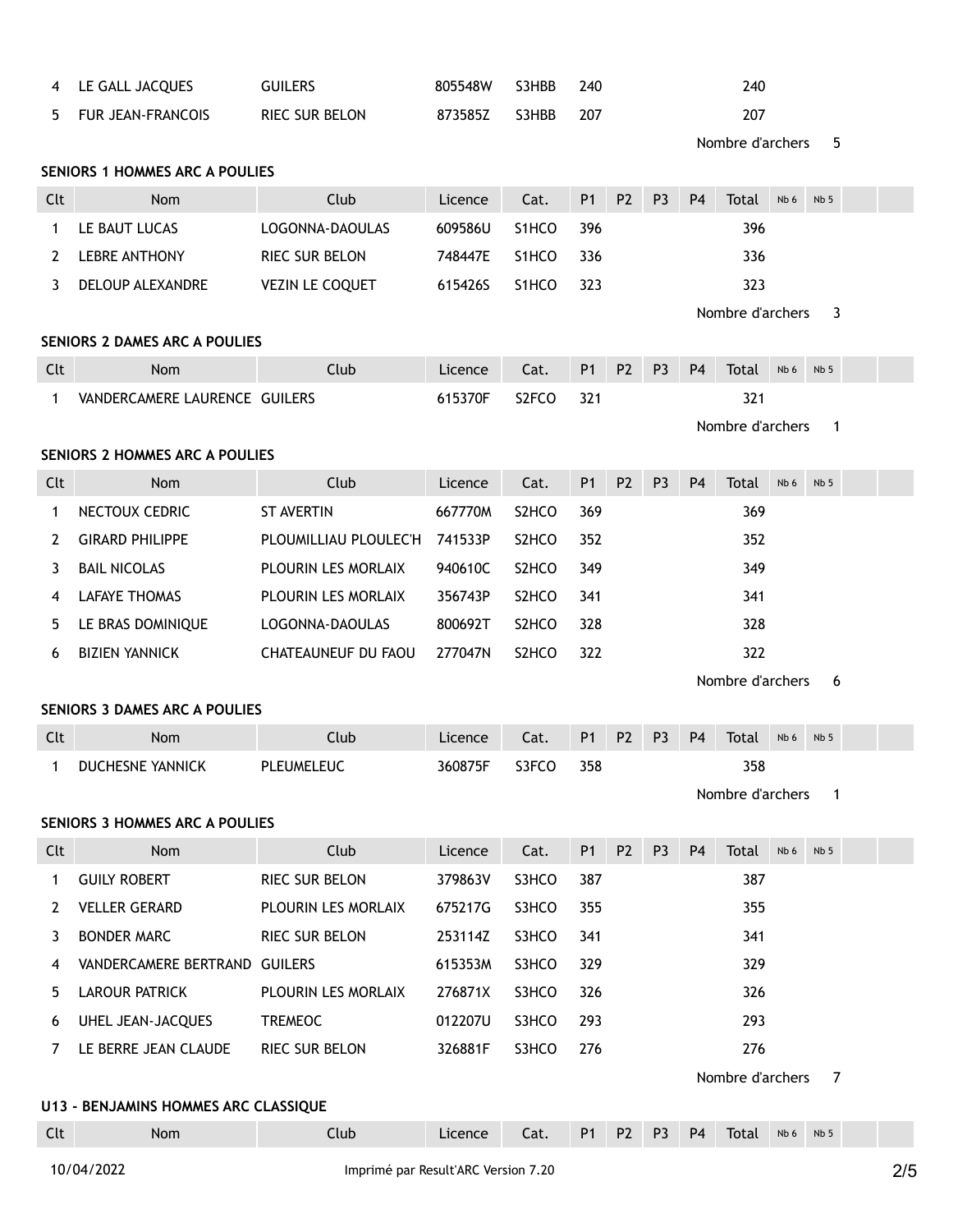| 1            | JOURDRAIN BALCON NATH GUILERS             |                     | 962118F                                | <b>BHCL</b> | 269            |                |                |                | 269              |                 |                 |  |
|--------------|-------------------------------------------|---------------------|----------------------------------------|-------------|----------------|----------------|----------------|----------------|------------------|-----------------|-----------------|--|
| $\mathbf{2}$ | MONDI ALEX                                | <b>GUILERS</b>      | 989393C                                | <b>BHCL</b> | 260            |                |                |                | 260              |                 |                 |  |
|              |                                           |                     |                                        |             |                |                |                |                | Nombre d'archers |                 | 2               |  |
|              | U15 - MINIMES DAMES ARC CLASSIQUE         |                     |                                        |             |                |                |                |                |                  |                 |                 |  |
| Clt          | Nom                                       | Club                | Licence                                | Cat.        | <b>P1</b>      | P <sub>2</sub> | P <sub>3</sub> | P <sub>4</sub> | Total            | Nb <sub>6</sub> | Nb 5            |  |
| 1            | <b>ABIVEN CORALINE</b>                    | <b>GUILERS</b>      | 988631Z                                | <b>MFCL</b> | 289            |                |                |                | 289              |                 |                 |  |
| $2^{\circ}$  | <b>GUILBAUD ELISE</b>                     | <b>GUILERS</b>      | 924438Z                                | <b>MFCL</b> | 218            |                |                |                | 218              |                 |                 |  |
|              |                                           |                     |                                        |             |                |                |                |                | Nombre d'archers |                 | 2               |  |
|              | U15 - MINIMES HOMMES ARC CLASSIQUE        |                     |                                        |             |                |                |                |                |                  |                 |                 |  |
| Clt          | Nom                                       | Club                | Licence                                | Cat.        | P <sub>1</sub> | P <sub>2</sub> | P <sub>3</sub> | P <sub>4</sub> | Total            | Nb 6            | Nb <sub>5</sub> |  |
| $\mathbf 1$  | <b>GOUDIN MATHYS</b>                      | <b>GUILERS</b>      | 922821S                                | <b>MHCL</b> | 265            |                |                |                | 265              |                 |                 |  |
|              |                                           |                     |                                        |             |                |                |                |                | Nombre d'archers |                 | $\mathbf{1}$    |  |
|              | U18 - CADETTES DAMES ARC CLASSIQUE        |                     |                                        |             |                |                |                |                |                  |                 |                 |  |
| Clt          | Nom                                       | Club                | Licence                                | Cat.        | <b>P1</b>      | P <sub>2</sub> | P <sub>3</sub> | P <sub>4</sub> | Total            | Nb 6            | Nb <sub>5</sub> |  |
| $\mathbf{1}$ | WEBER SEGARRA ANNA                        | <b>GUILERS</b>      | 989380N                                | <b>CFCL</b> | 320            |                |                |                | 320              |                 |                 |  |
| 2            | LALOUER MAELWENN                          | <b>GUILERS</b>      | 803896A                                | <b>CFCL</b> | 280            |                |                |                | 280              |                 |                 |  |
| 3            | <b>LESCOP PAULINE</b>                     | <b>GUILERS</b>      | 922835G                                | <b>CFCL</b> | 257            |                |                |                | 257              |                 |                 |  |
| 4            | JUBERT MAÏWENN                            | PLOUGASNOU          | 892863D                                | <b>CFCL</b> | 255            |                |                |                | 255              |                 |                 |  |
|              |                                           |                     |                                        |             |                |                |                |                | Nombre d'archers |                 | 4               |  |
|              | U18 - CADETS HOMMES ARC CLASSIQUE         |                     |                                        |             |                |                |                |                |                  |                 |                 |  |
| Clt          | Nom                                       | Club                | Licence                                | Cat.        | <b>P1</b>      | P <sub>2</sub> | P <sub>3</sub> | P <sub>4</sub> | Total            | Nb 6            | Nb <sub>5</sub> |  |
| $\mathbf 1$  | LE VELLY EWEN                             | <b>GUILERS</b>      | 899439B                                | <b>CHCL</b> | 311            |                |                |                | 311              |                 |                 |  |
| 2            | <b>RUELLOT YANN</b>                       | <b>GUILERS</b>      | 922859H                                | <b>CHCL</b> | 277            |                |                |                | 277              |                 |                 |  |
|              |                                           |                     |                                        |             |                |                |                |                | Nombre d'archers |                 | $\overline{2}$  |  |
|              | <b>U21 - JUNIORS DAMES ARC CLASSIQUE</b>  |                     |                                        |             |                |                |                |                |                  |                 |                 |  |
| Clt          | <b>Example 19 Nom</b>                     | Club                | Licence Cat. P1 P2 P3 P4 Total Nb6 Nb5 |             |                |                |                |                |                  |                 |                 |  |
| $\mathbf 1$  | HOURMAN ELISE                             | PLOUGASNOU          | 880465C                                | <b>JFCL</b> | 75             |                |                |                | 75               |                 |                 |  |
|              |                                           |                     |                                        |             |                |                |                |                | Nombre d'archers |                 | $\overline{1}$  |  |
|              | <b>U21 - JUNIORS HOMMES ARC CLASSIQUE</b> |                     |                                        |             |                |                |                |                |                  |                 |                 |  |
| Clt          | Nom                                       | Club                | Licence                                | Cat.        | <b>P1</b>      | P <sub>2</sub> | P <sub>3</sub> | P <sub>4</sub> | Total            | Nb 6            | Nb <sub>5</sub> |  |
| $\mathbf{1}$ | <b>GERMAIN EVAN</b>                       | PLOURIN LES MORLAIX | 900606V                                | <b>JHCL</b> | 294            |                |                |                | 294              |                 |                 |  |
| $2^{\circ}$  | <b>ECOBICHON ERWAN</b>                    | PLOUGASNOU          | 859247P                                | <b>JHCL</b> | 249            |                |                |                | 249              |                 |                 |  |
|              |                                           |                     |                                        |             |                |                |                |                | Nombre d'archers |                 | $\overline{2}$  |  |
|              | SENIORS 1 DAMES ARC CLASSIQUE             |                     |                                        |             |                |                |                |                |                  |                 |                 |  |
| Clt          | Nom                                       | Club                | Licence                                | Cat.        | P <sub>1</sub> | P <sub>2</sub> | P <sub>3</sub> | P <sub>4</sub> | Total            | Nb 6            | Nb <sub>5</sub> |  |
| 1            | ROGER SONIA                               | PLOURIN LES MORLAIX | 400274F                                | S1FCL       | 268            |                |                |                | 268              |                 |                 |  |
| 2            | <b>BERTON CHLOE</b>                       | <b>BREST</b>        | 643005U                                | S1FCL       | 219            |                |                |                | 219              |                 |                 |  |

Nombre d'archers 2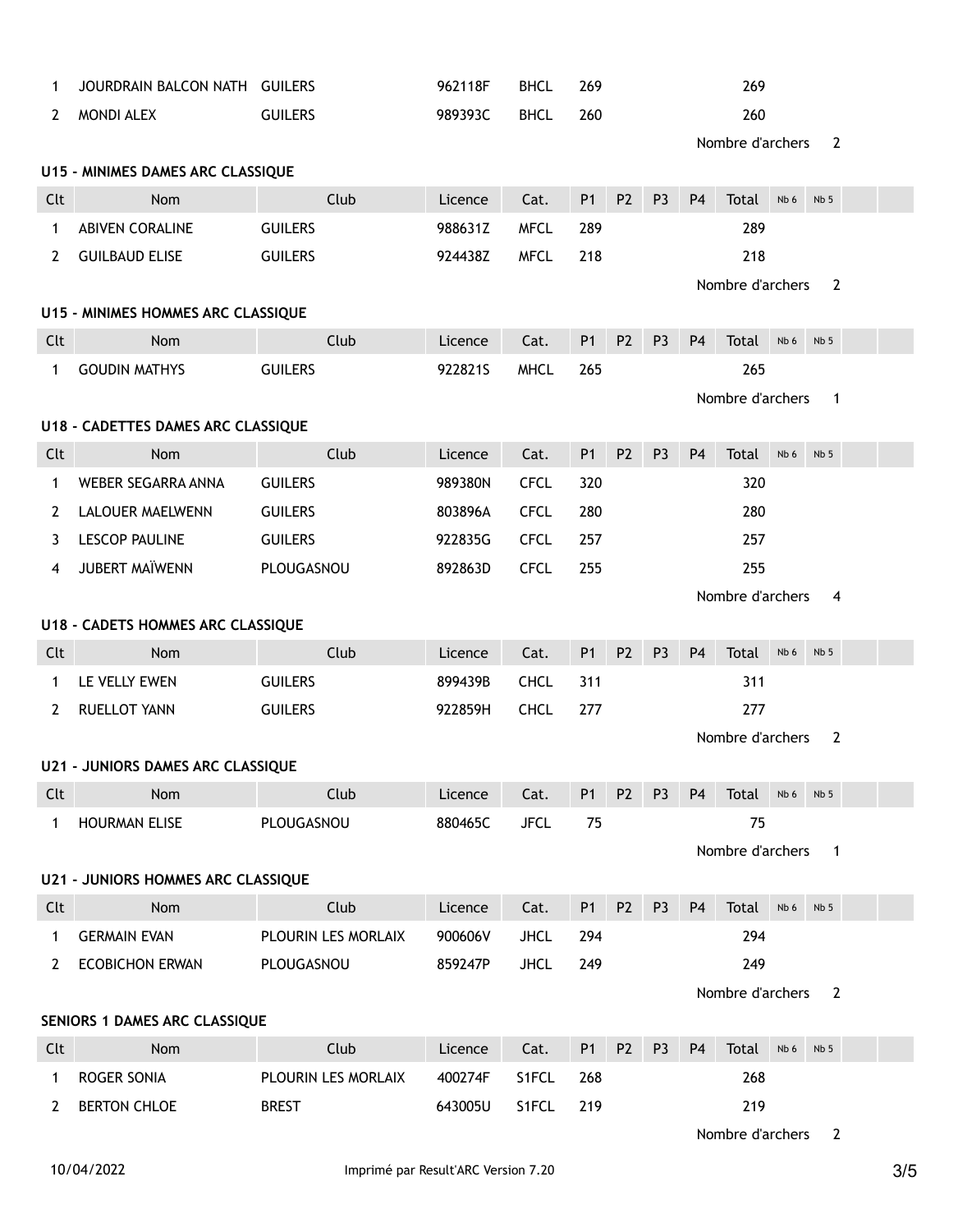### **SENIORS 1 HOMMES ARC CLASSIQUE**

| Clt | <b>Nom</b>       | Club             | Licence | Cat.               |       | P1 P2 P3 |     | P <sub>4</sub> | Total | Nb <sub>6</sub> | Nb <sub>5</sub> |  |
|-----|------------------|------------------|---------|--------------------|-------|----------|-----|----------------|-------|-----------------|-----------------|--|
|     | LE BARS ANTOINE  | DRAVEIL SENART   | 779729G | S <sub>1</sub> HCL | 364   |          |     |                | 364   |                 |                 |  |
| 2   | COUCHOURON KEVIN | LOGONNA-DAOULAS  | 367135K | S1HCL              | - 779 |          | 279 |                |       |                 |                 |  |
|     | LE SOURN CYRIL   | <b>CLEGUEREC</b> | 402066D | S1HCL              | 249   |          |     |                | 249   |                 |                 |  |

Nombre d'archers 3

# **SENIORS 2 DAMES ARC CLASSIQUE**

| Clt | <b>Nom</b>             | Club                          | Licence | Cat.               |      | P1 P2 | P3  | <b>P4</b> | Total | Nb 6 | Nb <sub>5</sub> |  |  |
|-----|------------------------|-------------------------------|---------|--------------------|------|-------|-----|-----------|-------|------|-----------------|--|--|
|     | LE LEVIER GENEVIEVE    | <b>BREST</b>                  | 710937H | S2FCL              | -238 |       |     |           | 238   |      |                 |  |  |
| 2   | LECLERCQ SOPHIE        | <b>OUIMPER</b>                | 907740Z | S <sub>2</sub> FCL | -229 |       | 229 |           |       |      |                 |  |  |
|     | <b>GIRARD SANDRINE</b> | PLOUMILLIAU PLOULEC'H 675214D |         | S2FCL              | 212  |       | 212 |           |       |      |                 |  |  |
|     | STEPHANT VALERIE       | CONCARNEAU                    | 819639M | S <sub>2</sub> FCL | 207  |       | 207 |           |       |      |                 |  |  |

Nombre d'archers 4

# **SENIORS 2 HOMMES ARC CLASSIQUE**

| Clt | <b>Nom</b>            | Club                   | Licence | Cat.               | <b>P1</b> | P <sub>2</sub> | P <sub>3</sub> | P <sub>4</sub> | Total | Nb <sub>6</sub> | Nb <sub>5</sub> |  |  |
|-----|-----------------------|------------------------|---------|--------------------|-----------|----------------|----------------|----------------|-------|-----------------|-----------------|--|--|
| 1   | <b>POTHIER STEFEN</b> | <b>QUIMPERLE</b>       | 311641R | S <sub>2</sub> HCL | 291       |                |                |                | 291   |                 |                 |  |  |
| 2   | <b>GUIRIEC GILLES</b> | <b>RIEC SUR BELON</b>  | 637083G | S <sub>2</sub> HCL | 281       |                |                |                | 281   |                 |                 |  |  |
| 3.  | LIGER LUDOVIC         | <b>RIEC SUR BELON</b>  | 592693G | S2HCL              | 274       |                |                |                | 274   |                 |                 |  |  |
| 4   | SICARD AYMERIC        | <b>VANNES</b>          | 316826B | S <sub>2</sub> HCL | 270       |                |                |                |       |                 |                 |  |  |
| 5.  | <b>TROEL STEPHANE</b> | <b>VEZIN LE COQUET</b> | 947239H | S <sub>2</sub> HCL | 269       |                |                |                |       |                 |                 |  |  |
| 6   | MORTAGNE XAVIER       | ST JACQUES DE LA LAND  | 729089N | S <sub>2</sub> HCL | 258       |                |                |                | 258   |                 |                 |  |  |
| 7   | LE LEVIER LOIC        | <b>BREST</b>           | 660524L | S <sub>2</sub> HCL | 254       |                |                |                | 254   |                 |                 |  |  |
| 8   | <b>CALVEZ ERIC</b>    | <b>RENNES CIE</b>      | 237362C | S <sub>2</sub> HCL | 254       |                | 254            |                |       |                 |                 |  |  |
| 9   | <b>DELOUP ALAIN</b>   | PLOGASTEL ST GERMAIN   | 674029R | S <sub>2</sub> HCL | 223       |                | 223            |                |       |                 |                 |  |  |
| 10  | ALLAIN SEBASTIEN      | <b>VEZIN LE COQUET</b> | 920370C | S <sub>2</sub> HCL | 203       |                | 203            |                |       |                 |                 |  |  |

Nombre d'archers 10

# **SENIORS 3 HOMMES ARC CLASSIQUE**

| Clt | <b>Nom</b>             | Club           | Licence | Cat.  |     | P1 P2 P3 | <b>P4</b> | Total | Nb 6 | Nb <sub>5</sub> |  |
|-----|------------------------|----------------|---------|-------|-----|----------|-----------|-------|------|-----------------|--|
|     | <b>GLOANEC PATRICK</b> | <b>OUIMPER</b> | 890421Z | S3HCL | 257 |          |           | 257   |      |                 |  |
|     | GUILLOU GEORGES        | CONCARNEAU     | 014701E | S3HCL | 237 |          |           | 237   |      |                 |  |

Nombre d'archers 2

#### **HOMMES LONGBOW**

| Clt | <b>Nom</b>                  | Club            | Licence | Cat.  | <b>P1</b> | P <sub>2</sub> | P <sub>3</sub>          | P <sub>4</sub> | Total | Nb <sub>6</sub> | Nb <sub>5</sub> |  |  |  |
|-----|-----------------------------|-----------------|---------|-------|-----------|----------------|-------------------------|----------------|-------|-----------------|-----------------|--|--|--|
|     | LE ROUX PIERRE              | <b>GUILERS</b>  | 710995W | S3HAD | 178       |                |                         |                | 178   |                 |                 |  |  |  |
|     | LE BAUT CHRISTIAN           | LOGONNA-DAOULAS | 316058S | S3HAD | 135       |                |                         | 135            |       |                 |                 |  |  |  |
|     |                             |                 |         |       |           |                | Nombre d'archers<br>- 2 |                |       |                 |                 |  |  |  |
|     | <b>FIRST BB/CL/AD FEMME</b> |                 |         |       |           |                |                         |                |       |                 |                 |  |  |  |
| Clt | <b>Nom</b>                  | Club            | Licence | Cat.  | <b>P1</b> | P <sub>2</sub> | P <sub>3</sub>          | P <sub>4</sub> | Total | Nb <sub>6</sub> | Nb <sub>5</sub> |  |  |  |